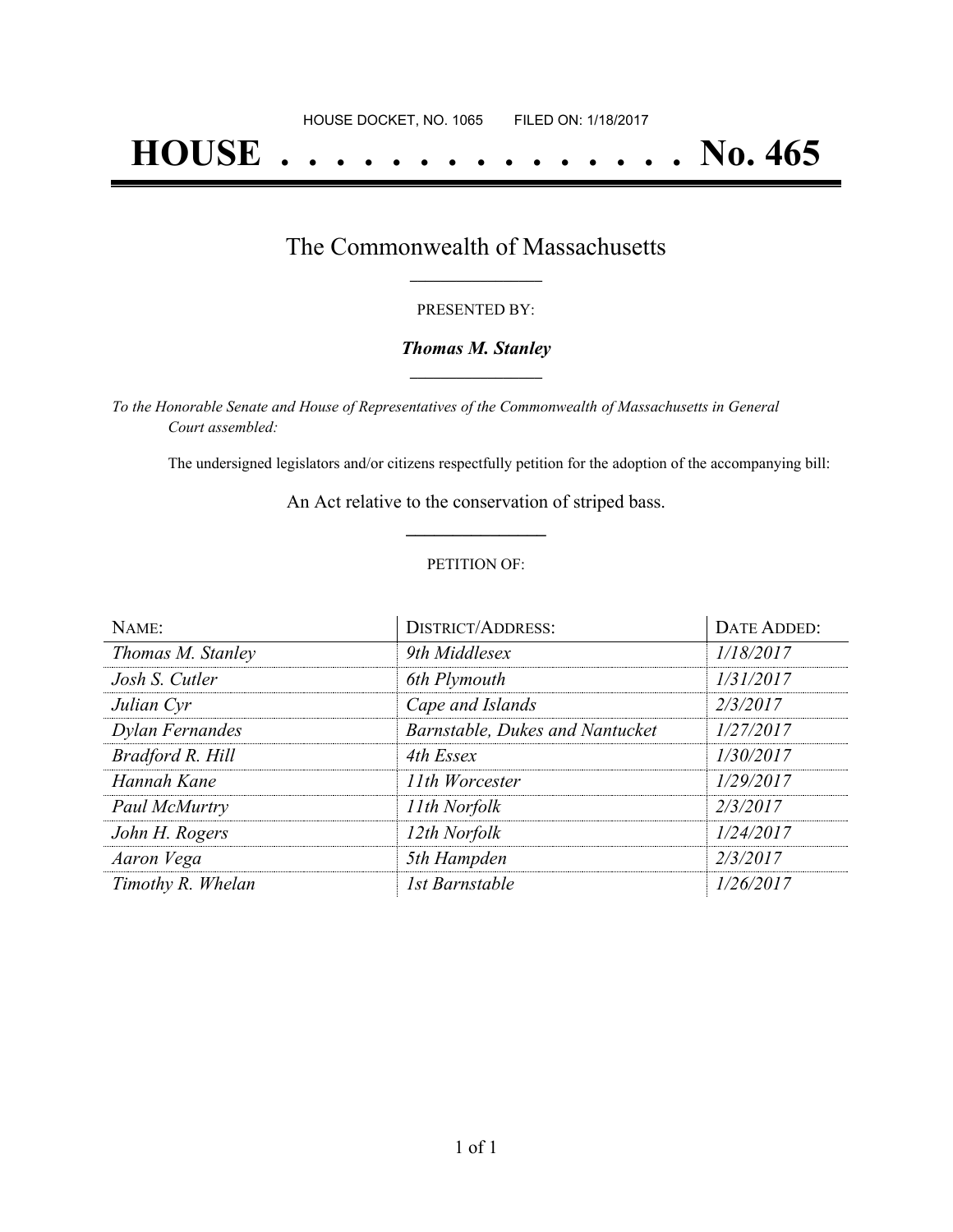#### HOUSE DOCKET, NO. 1065 FILED ON: 1/18/2017

## **HOUSE . . . . . . . . . . . . . . . No. 465**

By Mr. Stanley of Waltham, a petition (accompanied by bill, House, No. 465) of Thomas M. Stanley and others for an investigation by a special commission (including members of the General Court) relative to the status of wild striped bass in the Commonwealth. Environment, Natural Resources and Agriculture.

### [SIMILAR MATTER FILED IN PREVIOUS SESSION SEE HOUSE, NO. *760* OF 2015-2016.]

## The Commonwealth of Massachusetts

**In the One Hundred and Ninetieth General Court (2017-2018) \_\_\_\_\_\_\_\_\_\_\_\_\_\_\_**

**\_\_\_\_\_\_\_\_\_\_\_\_\_\_\_**

An Act relative to the conservation of striped bass.

Be it enacted by the Senate and House of Representatives in General Court assembled, and by the authority *of the same, as follows:*

- 1 SECTION 1. There shall be a special commission to examine the status of wild striped
- 2 bass in the Commonwealth.

 SECTION 2. The commission shall examine and assess the impact that commercial harvesting and recreational fishing have on the population and viability of wild striped bass in the Commonwealth, the economic value of the recreational striped bass fishery in terms of tax revenue and jobs, and state and local tax revenue loss due to the decline of the recreational 7 fishery.

8 SECTION 3. The commission shall consist of a member of the Senate appointed by the 9 President of the Senate; a member of the House of Representatives appointed by the Speaker of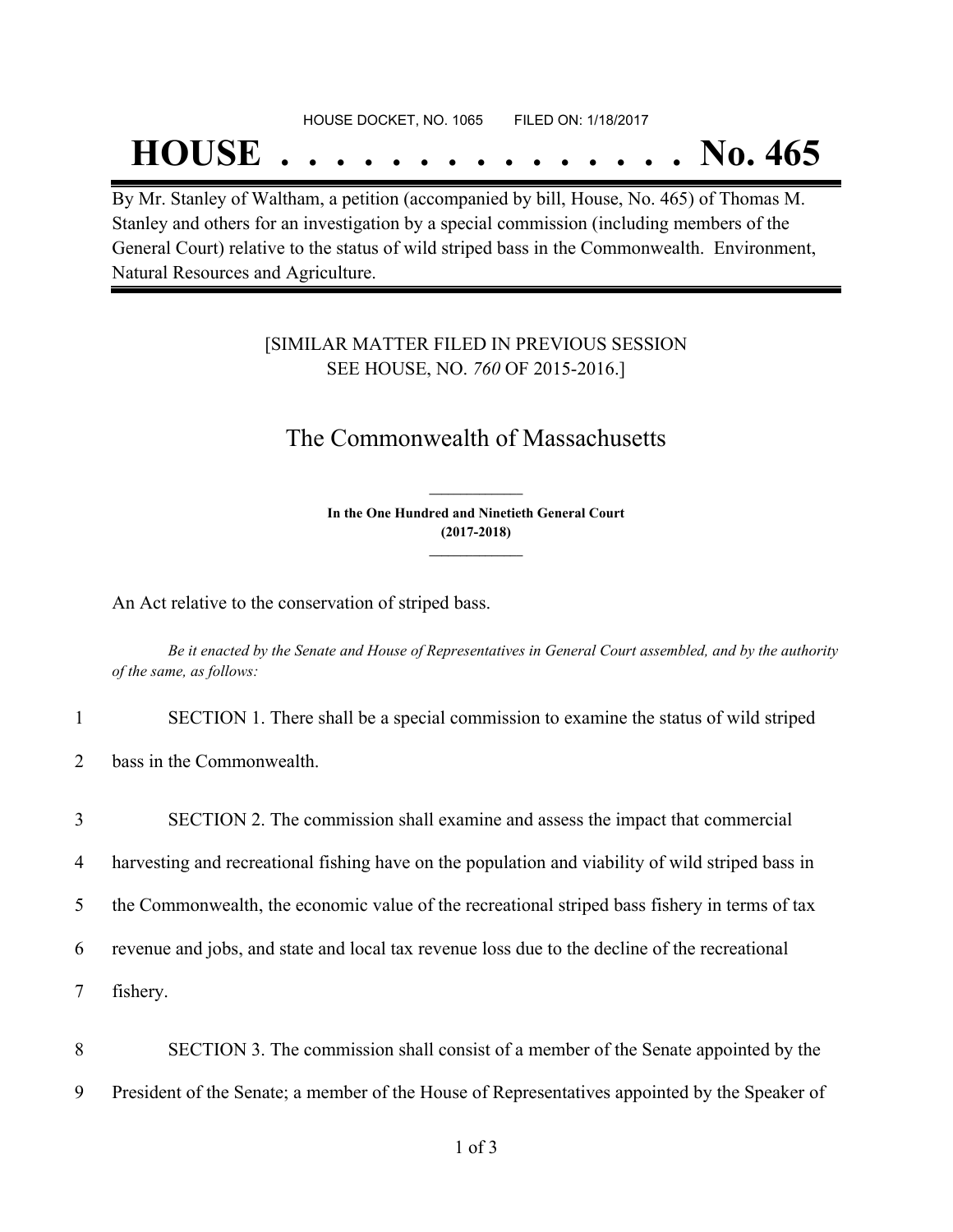the House of Representatives; a member of the Senate appointed by the Senate Minority Leader; a member of the House of Representatives appointed by the House Minority leader; the Secretary of the Executive Office of Energy and Environmental Affairs or his designee who shall serve as Chairman of the commission; the Commissioner of the Department of Public Health or his designee; the Secretary of the Executive Office of Housing and Economic Development or his designee; The Commissioner of the Massachusetts Department of Revenue or his designee; the Director of the Division of Marine Fisheries or his designee; a representative from the commercial fishing industry to be appointed by the Director of the Division of Marine Fisheries; a representative from the sports fishing industry to be appointed by the Director of the Division of Marine Fisheries; a marine economist with demonstrated understanding of the valuation of commercial and recreational fisheries to be appointed by the Commissioner of the Department of Revenue, and a member of a Striped Bass advocacy group to be appointed by the Secretary of the Executive Office of Energy and the Environment. The members of the commission shall be appointed not later July 3, 2017. SECTION 4. The commission may shall hold public hearings in Gloucester, New Bedford, Boston and Cape Cod to assist in the collection and evaluation of data and testimony.

 SECTION 5. The commission shall prepare a written report detailing its findings and recommendations, if any, together with drafts of legislation necessary to carry those recommendations into effect. The commission shall submit its report to the governor, the secretary of the commonwealth, the Senate President and Speaker of the House, the Chairmen of the Joint Committee on Natural Resources, the House and Senate Chairman of the Ways and Means Committees, the Chairmen of the Joint Committee on Revenue, the Chairmen of the Joint Committee on Economic Development and Emerging Technologies and the Chairmen of the

of 3